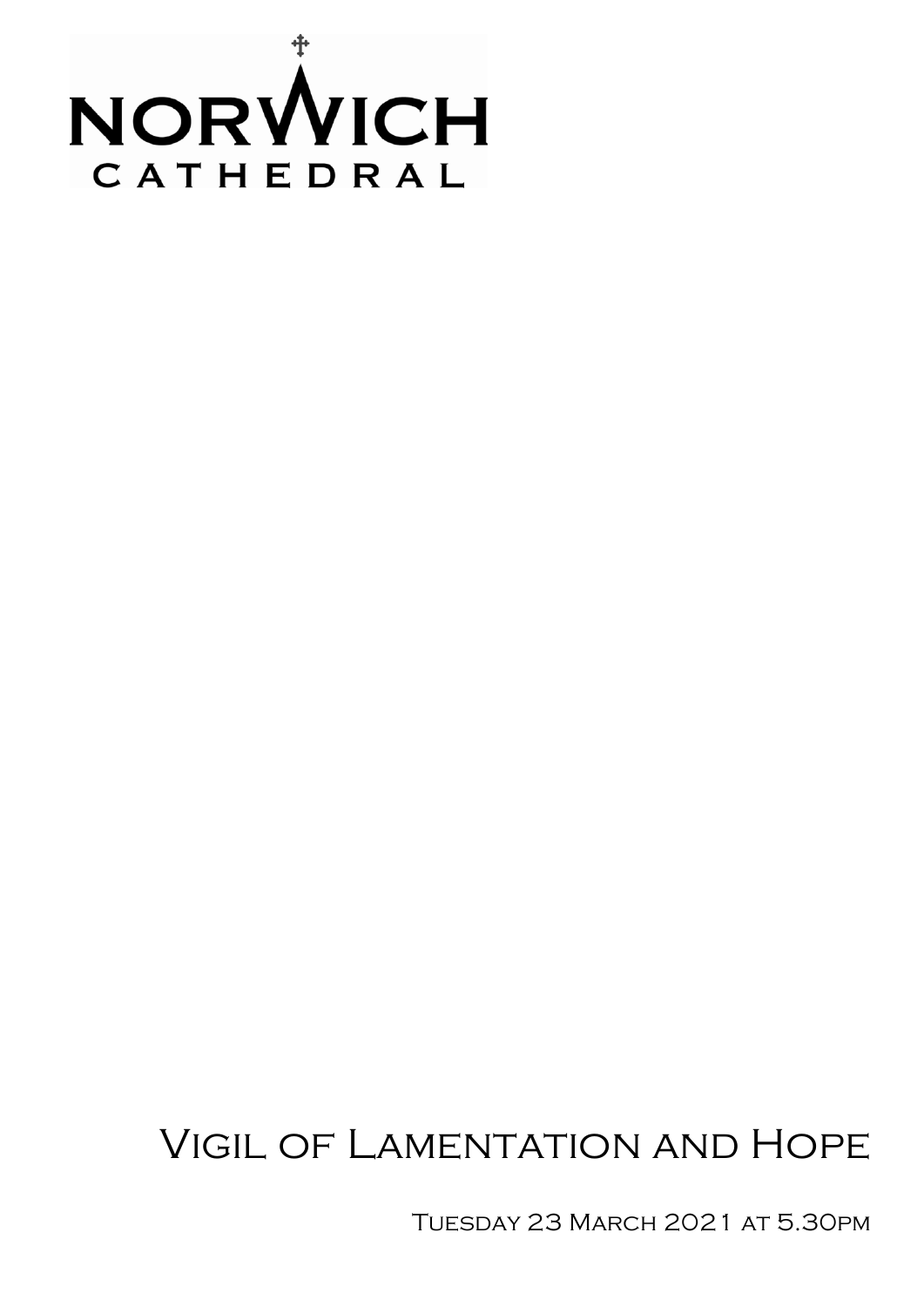*As the Choir sings 'Nada te turbe', as the ministers gather in the Presbytery*

Nada te turbe, nada te espante; quiena Dios tiene nada le falta. Nada te turbe, nada te espante; sólo Dios basta.

*Nothing can trouble, nothing an frighten; those who seek God shall never go wanting. Nothing can trouble, nothing can frighten; God alone fills us.*

*Music from the Taizé Community*

*The setting by Herbert Sumsion*

| Cantor | O Lord, open thou our lips.                                                       |
|--------|-----------------------------------------------------------------------------------|
| Choir  | And our mouth shall shew forth thy praise.                                        |
| Cantor | O God, make speed to save us.                                                     |
| Choir  | O Lord, make haste to help us.                                                    |
| Cantor | Glory be to the Father, and to the Son:<br>and to the Holy Ghost;                 |
| Choir  | As it was in the beginning, is now and ever shall be:<br>world without end. Amen. |
| Cantor | Praise ye the Lord.                                                               |
| Choir  | The Lord's Name be praised.                                                       |

*The organist plays 'Attende Domine' by Jeanne Demessieux as the ministers move into the Nave*

*The Dean welcomes those gathered online*

In the name of the Holy and Undivided Trinity and on behalf of this ancient foundation, I welcome you warmly to Norwich Cathedral this evening. For hundreds of years, this building has stood as a beacon of hope and comfort for the people of Norwich and Norfolk; It has stood through revolt and plague, through civil war and world wars; here we have given thanks for great achievements and here we have brought our sorrows and grief, and here we have sought forgiveness.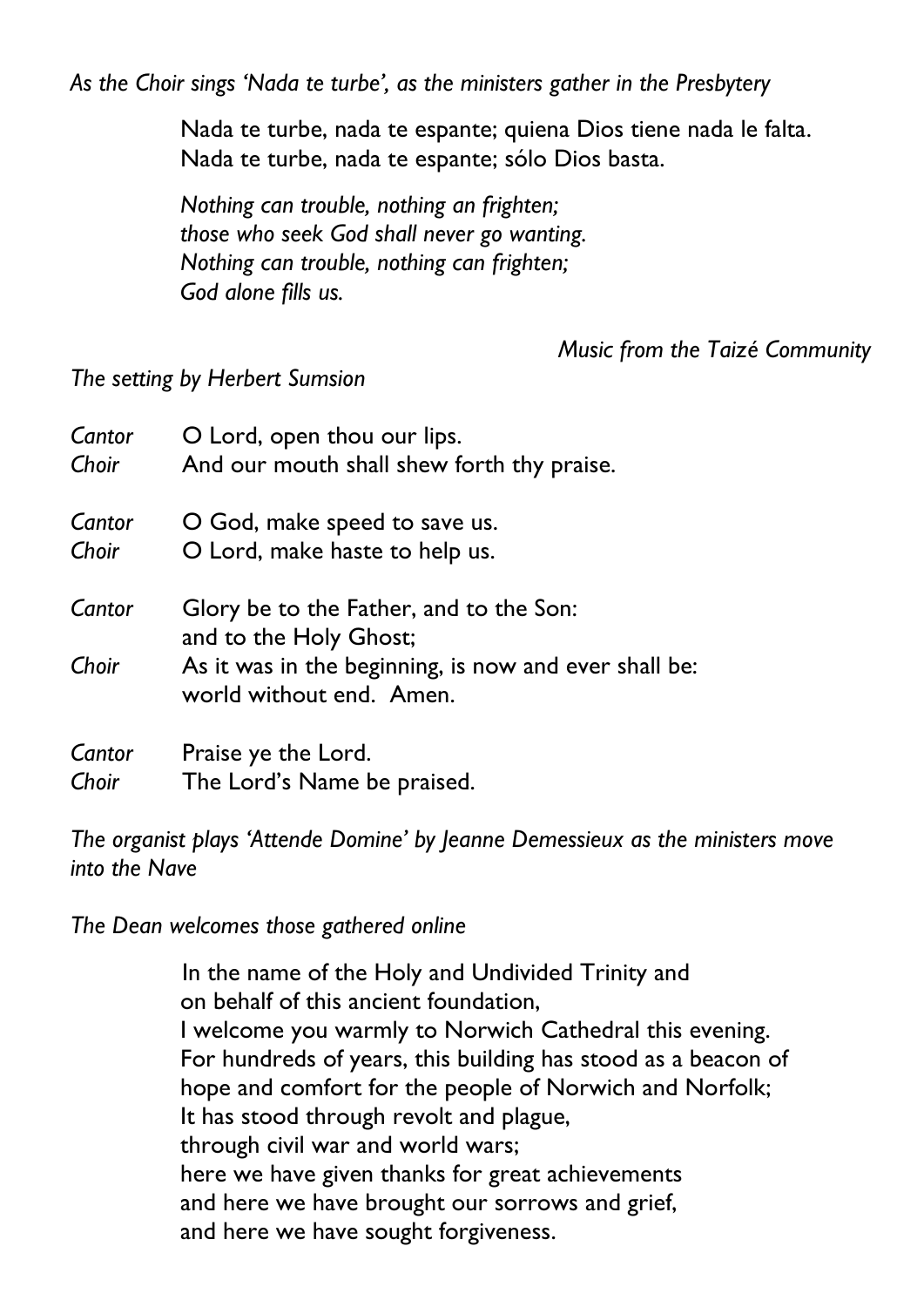In our time together this evening, we mourn the loss of both those who died with or from Covid-19 and all who have died as a result of the pandemic.

We give thanks for their lives and commend them to God's arms of love and mercy; as, we pray, they now rest in God's brighter light and nearer presence.

We also bring our prayers together for the whole world. We will give thanks for the gift of medicine, for the triumph of scientific research and development, and around the Peace Globe, we will pray for those for whom the pandemic's power is still dominant, and for a more equitable sharing of the gift of the vaccine.

Let us pray.

God of consolation whose Son Jesus Christ suffered death for us, and rose again in glory; help us to know your compassion in the pain of this pandemic, help us to find ways of giving thanks for those who we love and have lost; and open our hearts and eyes and minds to signs of your light and hope in a weary world, that we may know ourselves bound together in love for you and with those who have gone before us, who now rest in your light and love. Amen.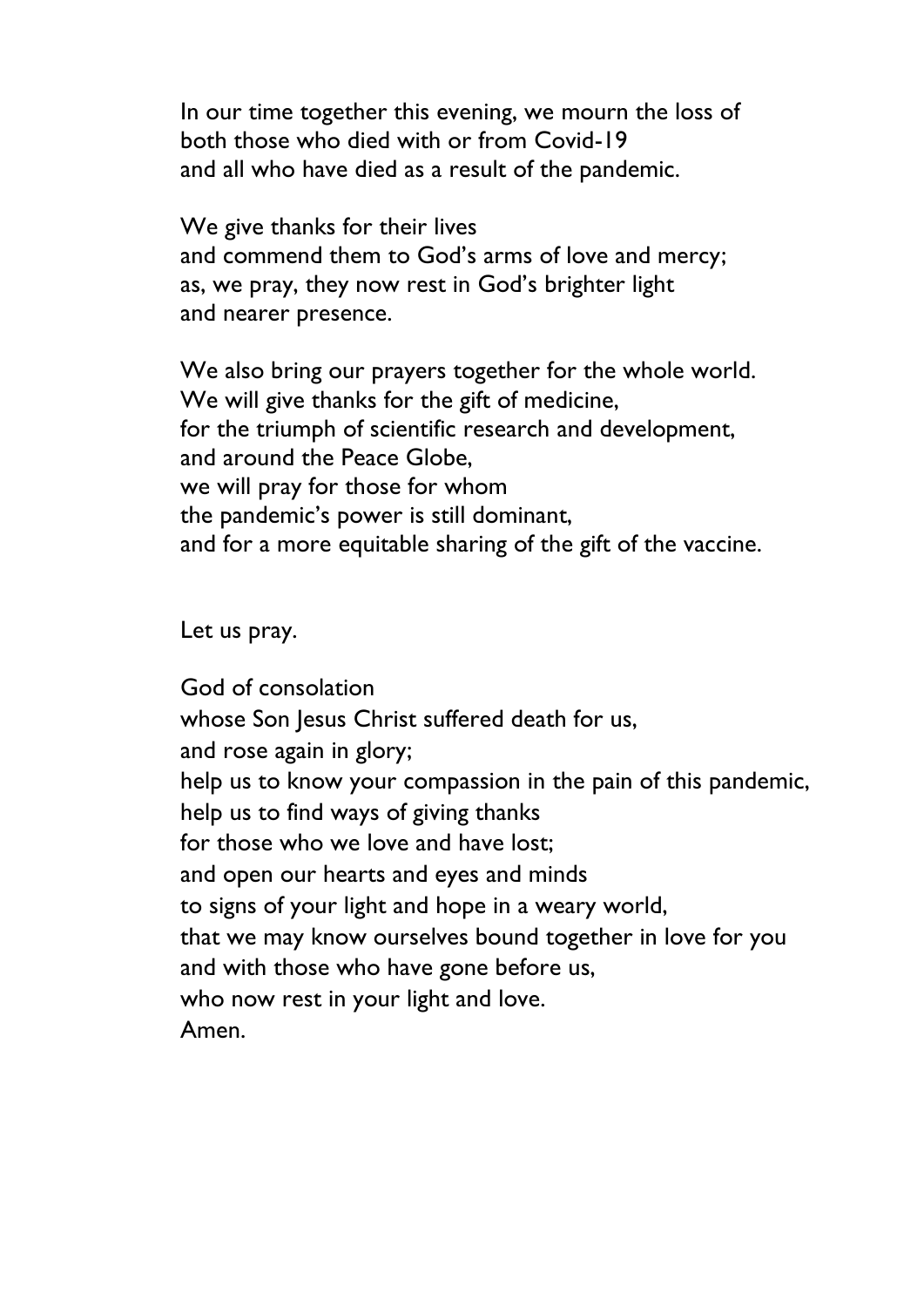A reading from the prophecy of Isaiah.

On this mountain the LORD of hosts will make for all peoples a feast of rich food, a feast of well-matured wines, of rich food filled with marrow, of well-matured wines strained clear. And he will destroy on this mountain the shroud that is cast over all peoples, the sheet that is spread over all nations; he will swallow up death for ever. Then the Lord GOD will wipe away the tears from all faces, and the disgrace of his people he will take away from all the earth, for the LORD has spoken. It will be said on that day, Lo, this is our God; we have waited for him, so that he might save us. This is the LORD for whom we have waited; let us be glad and rejoice in his salvation. For the hand of the LORD will rest on this mountain.

For the word of the Lord *All* **Thanks be to God.**

**HYMN** 

*Tune: Repton*

Dear Lord and Father of mankind, Forgive our foolish ways! Re-clothe us in our rightful mind, In purer lives thy service find, In deeper reverence praise.

In simple trust like theirs who heard, Beside the Syrian sea, The gracious calling of the Lord, Let us, like them, without a word, Rise up and follow thee.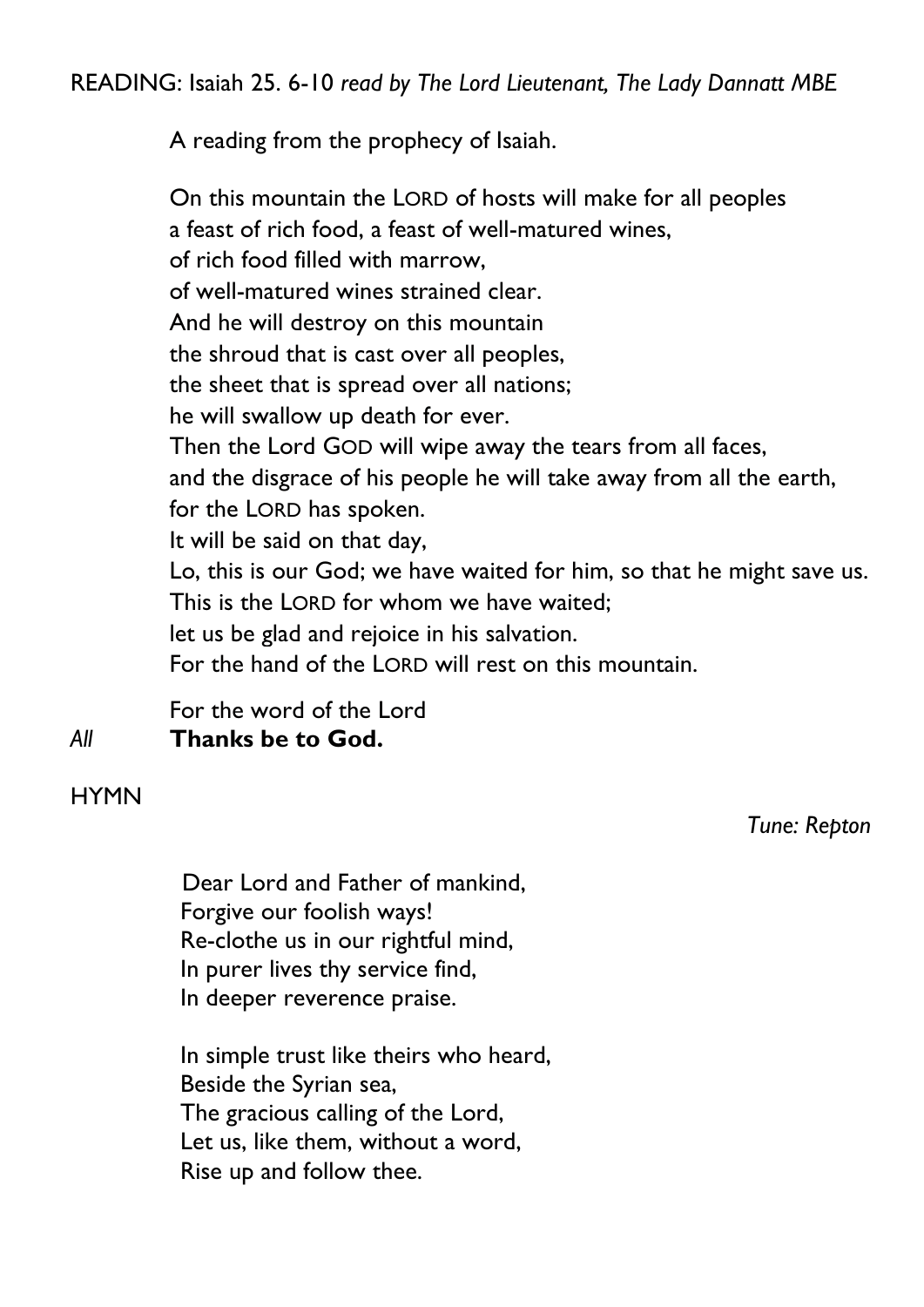O Sabbath rest by Galilee! O calm of hills above, Where Jesus knelt to share with thee The silence of eternity, Interpreted by love!

Drop thy still dews of quietness, Till all our strivings cease; Take from our souls the strain and stress, And let our ordered lives confess The beauty of thy peace.

Breathe through the heats of our desire Thy coolness and thy balm; Let sense be dumb, let flesh retire; Speak through the earthquake, wind, and fire, O still small voice of calm!

*Words: John Whittier*

*Sit*

THE SECOND READING: Revelation 21. 1-*7 read by The Dean*

A reading from the book of Revelation

Then I saw a new heaven and a new earth; for the first heaven and the first earth had passed away, and the sea was no more. And I saw the holy city, the new Jerusalem, coming down out of heaven from God, prepared as a bride adorned for her husband. And I heard a loud voice from the throne saying,

'See, the home of God is among mortals. He will dwell with them; they will be his peoples, and God himself will be with them; he will wipe every tear from their eyes. Death will be no more; mourning and crying and pain will be no more, for the first things have passed away.'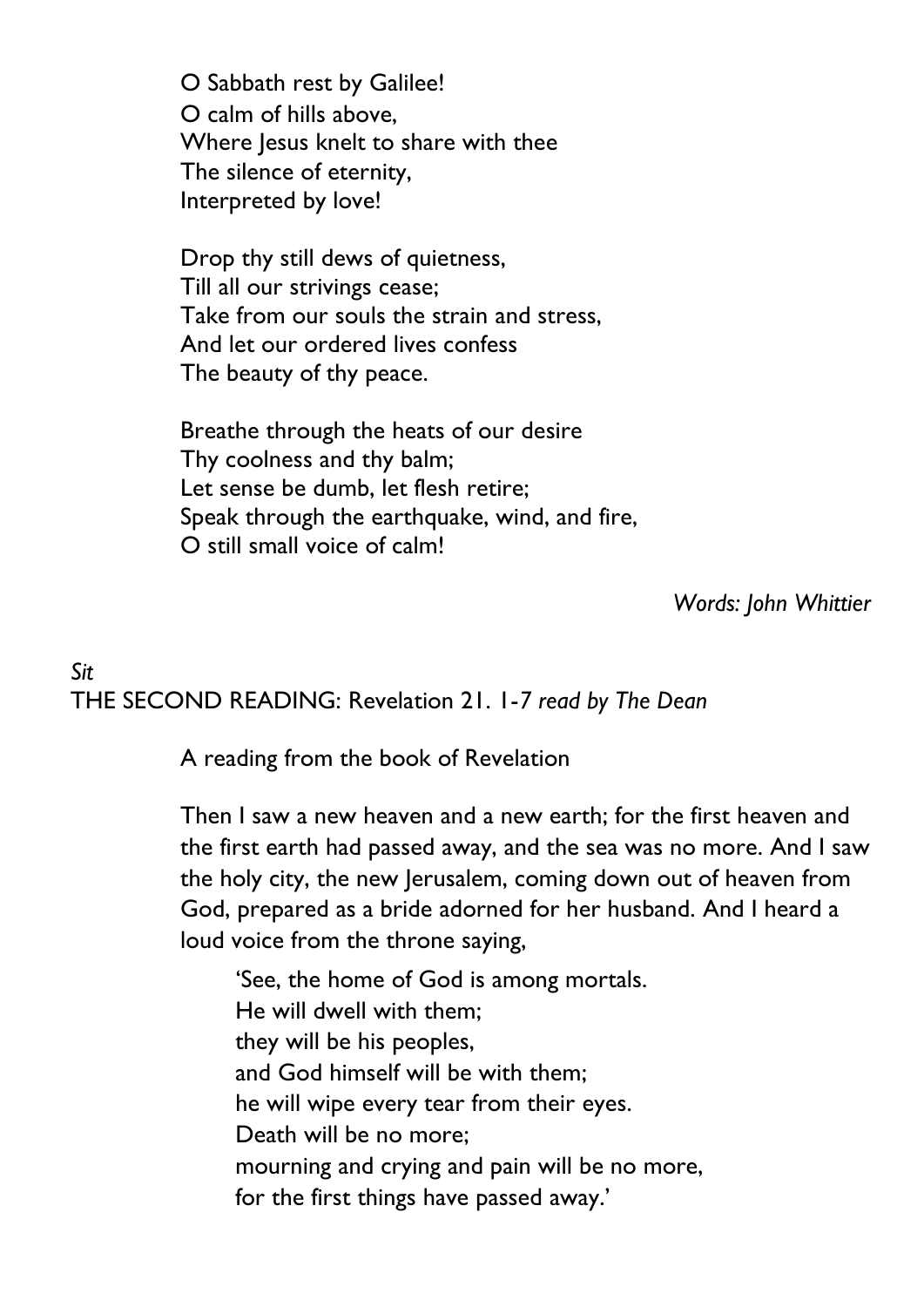And the one who was seated on the throne said, 'See, I am making all things new.' Also he said, 'Write this, for these words are trustworthy and true.' Then he said to me, 'It is done! I am the Alpha and the Omega, the beginning and the end. To the thirsty I will give water as a gift from the spring of the water of life. Those who conquer will inherit these things, and I will be their God and they will be my children.

For the word of the Lord *All* **Thanks be to God.**

*Stand* THE NUNC DIMITTIS

*Choir* Lord, now lettest thou thy servant depart in peace: according to thy word. For mine eyes have seen: thy salvation; Which thou hast prepared: before the face of all people; To be a light to lighten the Gentiles: and to be the glory of thy people Israel. Glory be to the Father, and to the Son: and to the Holy Ghost; As it was in the beginning, is now, and ever shall be: world without end. Amen.

*The setting in A by Herbert Sumsion*

THE RESPONSES *The setting by Herbert Sumsion*

*Cantor* The Lord be with you *Choir* **And with thy spirit.** 

*Cantor* Let us pray.

*Kneel or sit*

*Choir* Lord, have mercy upon us. Christ, have mercy upon us. Lord, have mercy upon us.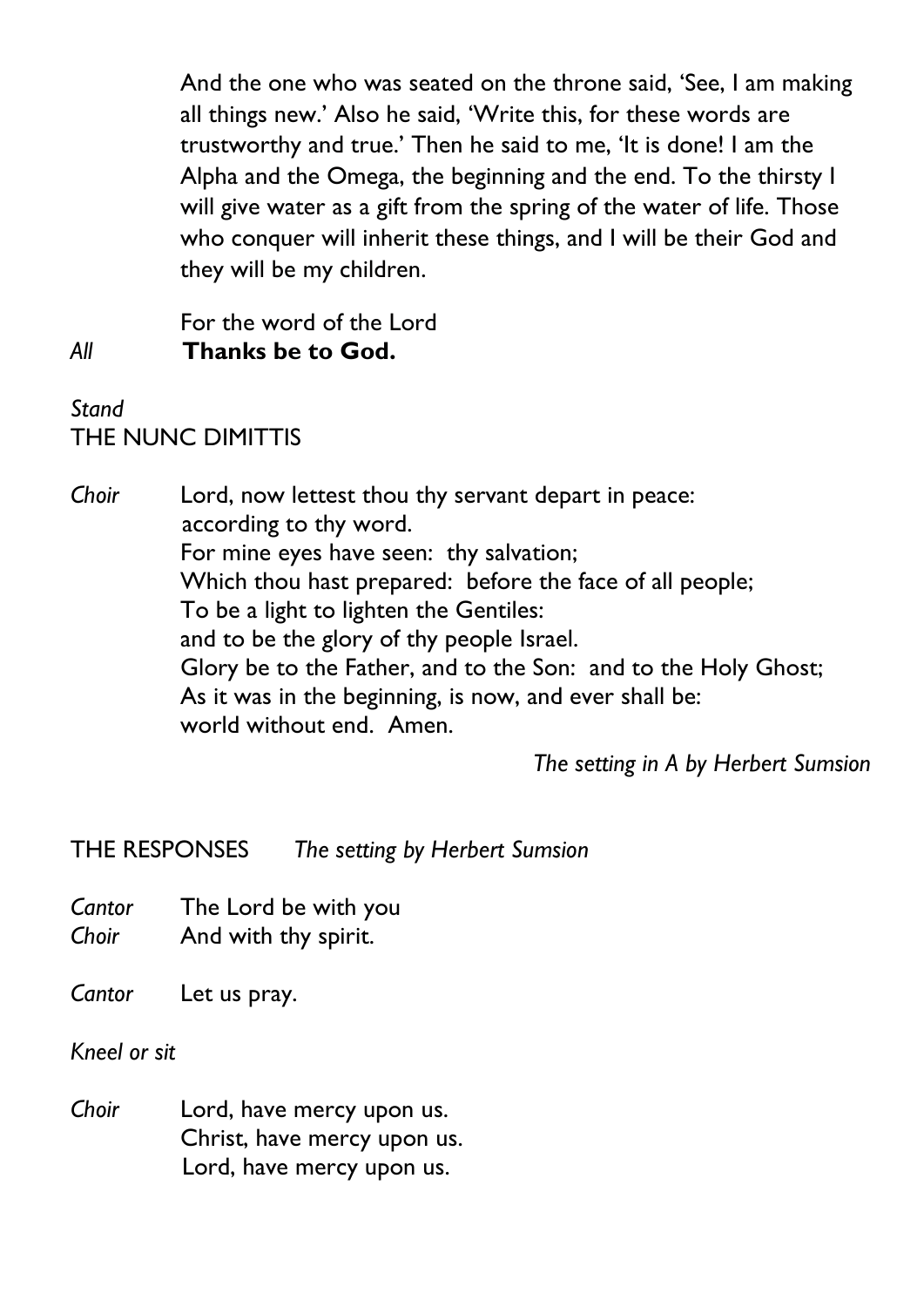|                 | Our Father, which art in heaven,<br>hallowed be thy name;<br>thy kingdom come; thy will be done;<br>in earth as it is in heaven.<br>Give us this day our daily bread.<br>And forgive us our trespasses,<br>as we forgive them that trespass against us.<br>And lead us not into temptation;<br>but deliver us from evil. Amen. |
|-----------------|--------------------------------------------------------------------------------------------------------------------------------------------------------------------------------------------------------------------------------------------------------------------------------------------------------------------------------|
| Cantor          | O Lord, shew thy mercy upon us.                                                                                                                                                                                                                                                                                                |
| Choir           | And grant us thy salvation.                                                                                                                                                                                                                                                                                                    |
| Cantor          | O Lord, save the Queen.                                                                                                                                                                                                                                                                                                        |
| Choir           | And mercifully hear us when we call upon thee.                                                                                                                                                                                                                                                                                 |
| Cantor          | Endue thy Ministers with righteousness.                                                                                                                                                                                                                                                                                        |
| Choir           | And make thy chosen people joyful.                                                                                                                                                                                                                                                                                             |
| Cantor          | O Lord, save thy people.                                                                                                                                                                                                                                                                                                       |
| Choir           | And bless thine inheritance.                                                                                                                                                                                                                                                                                                   |
| Cantor<br>Choir | Give peace in our time, O Lord.<br>Because there is none other that fighteth for us,<br>but only thou, O God.                                                                                                                                                                                                                  |
| Cantor          | O God, make clean our hearts within us.                                                                                                                                                                                                                                                                                        |
| Choir           | And take not thy Holy Spirit from us.                                                                                                                                                                                                                                                                                          |
| Sit             |                                                                                                                                                                                                                                                                                                                                |

THE COLLECTS

*The priest sings the four collects.*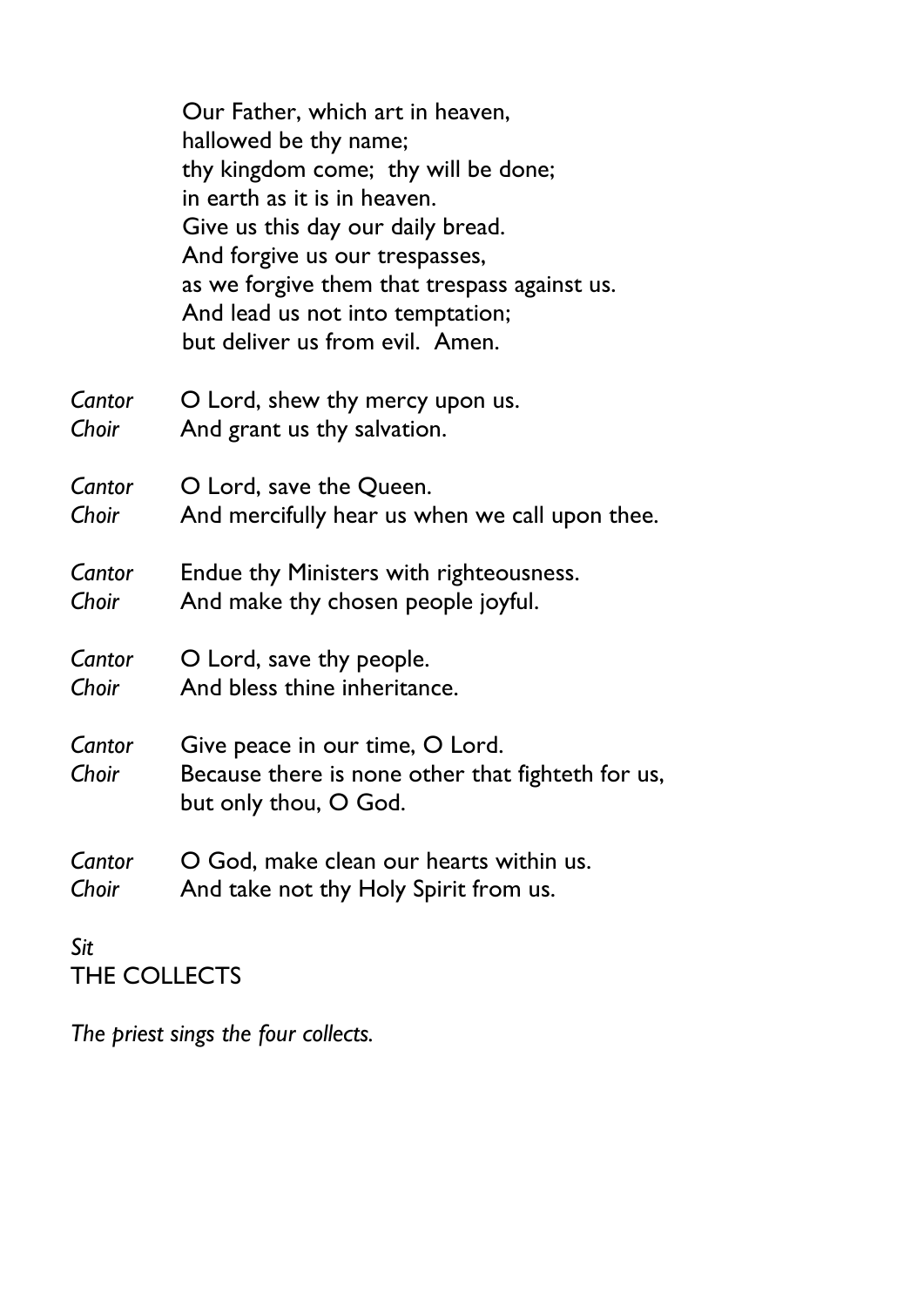#### *Choir* ANTHEM: 'THE SPIRIT OF THE LORD'

The Spirit of the Lord is upon me, because he hath anointed me to preach the gospel to the poor: he hath sent me to heal the broken-hearted, to preach deliverance to the captives, and recovering of sight to the blind; to preach the acceptable year of the Lord; to give unto them that mourn a garland for ashes, the oil of joy for mourning, the garment of praise for the spirit of heaviness; that they might be called trees of righteousness, the planting of the Lord, that he might be glorified. For as the earth bringeth forth her bud, and as the garden causeth the things that are sown in it to spring forth; so the Lord God will cause righteousness and praise to spring forth before all the nations.

> *Music by Edward Elgar (from 'The Apostles') Words from Isaiah 61*

READING: Mark 12. 28-34a

A reading from the Gospel according to St Mark.

One of the scribes came near and heard them disputing with one another, and seeing that he answered them well, he asked him, 'Which commandment is the first of all?' Jesus answered, 'The first is, "Hear, O Israel: the Lord our God, the Lord is one; you shall love the Lord your God with all your heart, and with all your soul, and with all your mind, and with all your strength." The second is this, "You shall love your neighbour as yourself." There is no other commandment greater than these.'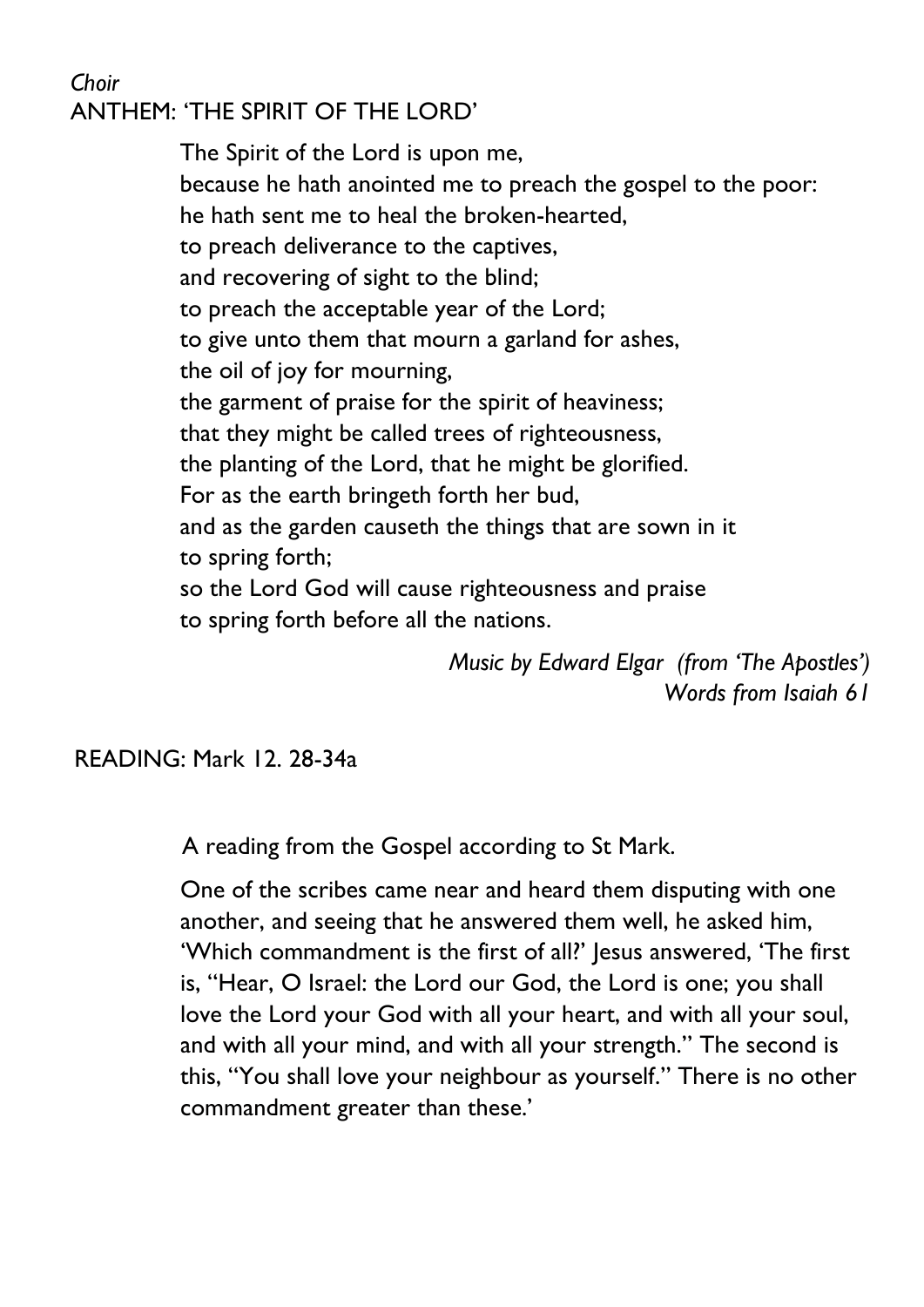Then the scribe said to him, 'You are right, Teacher; you have truly said that "he is one, and besides him there is no other"; and "to love him with all the heart, and with all the understanding, and with all the strength", and "to love one's neighbour as oneself",—this is much more important than all whole burnt-offerings and sacrifices.' When Jesus saw that he answered wisely, he said to him, 'You are not far from the kingdom of God.'

### For the word of the Lord. *All* **Thanks be to God.**

*The ministers move to the Peace Globe as the Choir sings 'The day thou gavest'*

*Tune: St Clement* 

All The day thou gavest, Lord, is ended, The darkness falls at thy behest; To thee our morning hymns ascended, Thy praise shall sanctify our rest.

> We thank thee that thy Church unsleeping, While earth rolls onward into light, Through all the earth her watch is keeping, And rests not now by day or night.

As o'er each continent and island The dawn leads on another day, The voice of prayer is never silent, Nor dies the strain of praise away.

The sun that bids us rest is waking Our brethren 'neath the western sky, And hour by hour fresh lips are making Thy wondrous doings heard on high.

So be it, Lord; thy throne shall never, Like earth's proud empires, pass away; Thy kingdom stands, and grows for ever, Till all thy creatures own thy sway.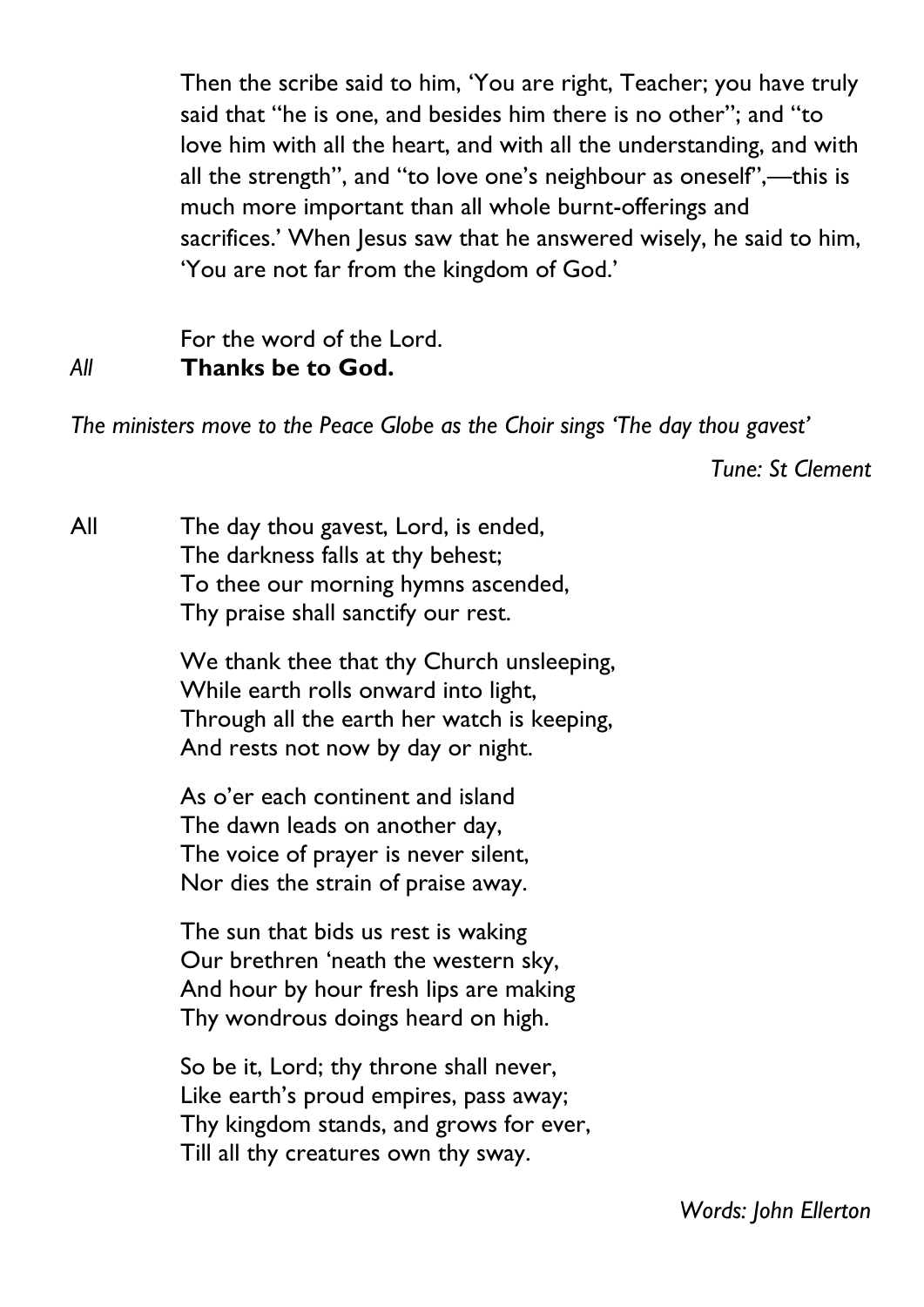# PRAYERS FOR THE DEPARTED, THE HEALTH SERVICE, AND FOR UNITY AND HOPE AMONGST ALL PEOPLE

*As prayers are said, candles are lit on the Peace Globe*

Into your hands, O merciful Saviour, we commend those whom we have loved and lost in this pandemic; for they are yours in death as in life. In your great mercy, gather them to yourself in gentleness and peace, that rejoicing in the light and refreshment of your presence, they may enjoy that rest which you have prepared for your faithful servants; through Jesus Christ our Lord.

## *All* **Amen.**

God of healing and compassion, we thank you for the establishment of the National Health Service, and for the dedication of all who work in it: give skill, sympathy and resilience to all who care for the sick, and your wisdom to those engaged in medical research. Strengthen all in their vocation through your Spirit, that through their work many will be restored to health and strength; through Jesus Christ our Lord.

# *All* **Amen.**

God of all time and space, we pray for all the nations of the world during this pandemic; help us to remember that the difficulties we face and the sadnesses we see are not just local, but that we are part of a world wide family that is hurting; guide the leaders of the nations in their decision making and in their communication, that words and deeds may be compassionate and seek after the common good. *All* **Amen.**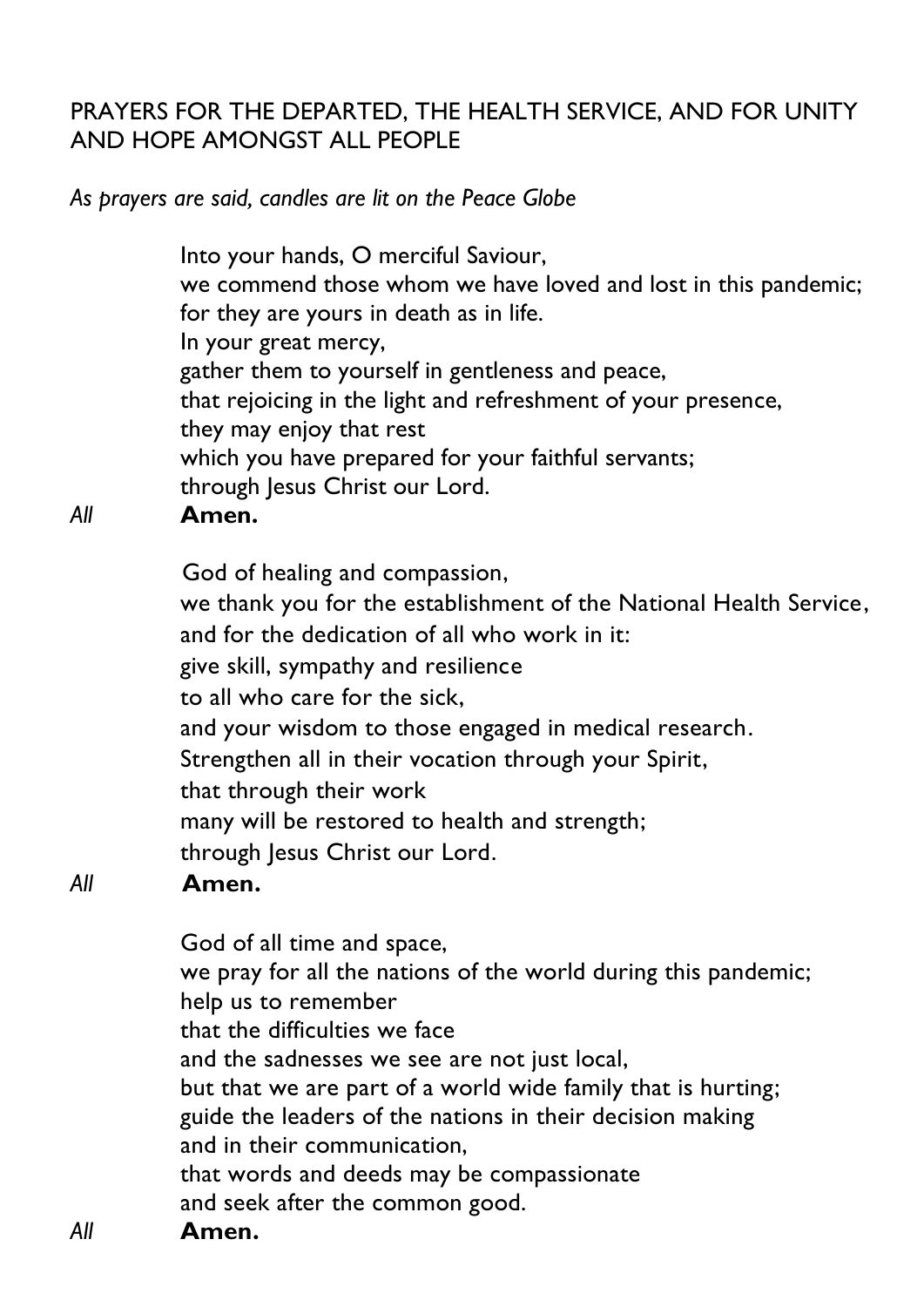We pray for all who are suffering as a result of Covid-19; that all who are suffering illness of body or mind may know your presence near them, and that by your mercy they may be restored to good health of body and mind; we ask this in the name of him, who suffered for us and healed the sufferings of others, Jesus Christ our Lord.

*All* **Amen.**

God of the journey, whose risen Son walked with disciples to Emmaus; walk with us on the voyage of life, that amidst the confusions and trials of our pilgrimage, we may know your company in our companions on the way; and may our hope be founded in the sure knowledge that as we tread the path of life, your Son has gone before us; in his name we pray. *All* **Amen.**

## BLESSING

*The Bishop gives the blessing*

May God give you his comfort and his peace, his light and his joy, in this world and the next; and the blessing of God almighty, the Father, the Son and the Holy Spirit, be upon you and remain with you always.